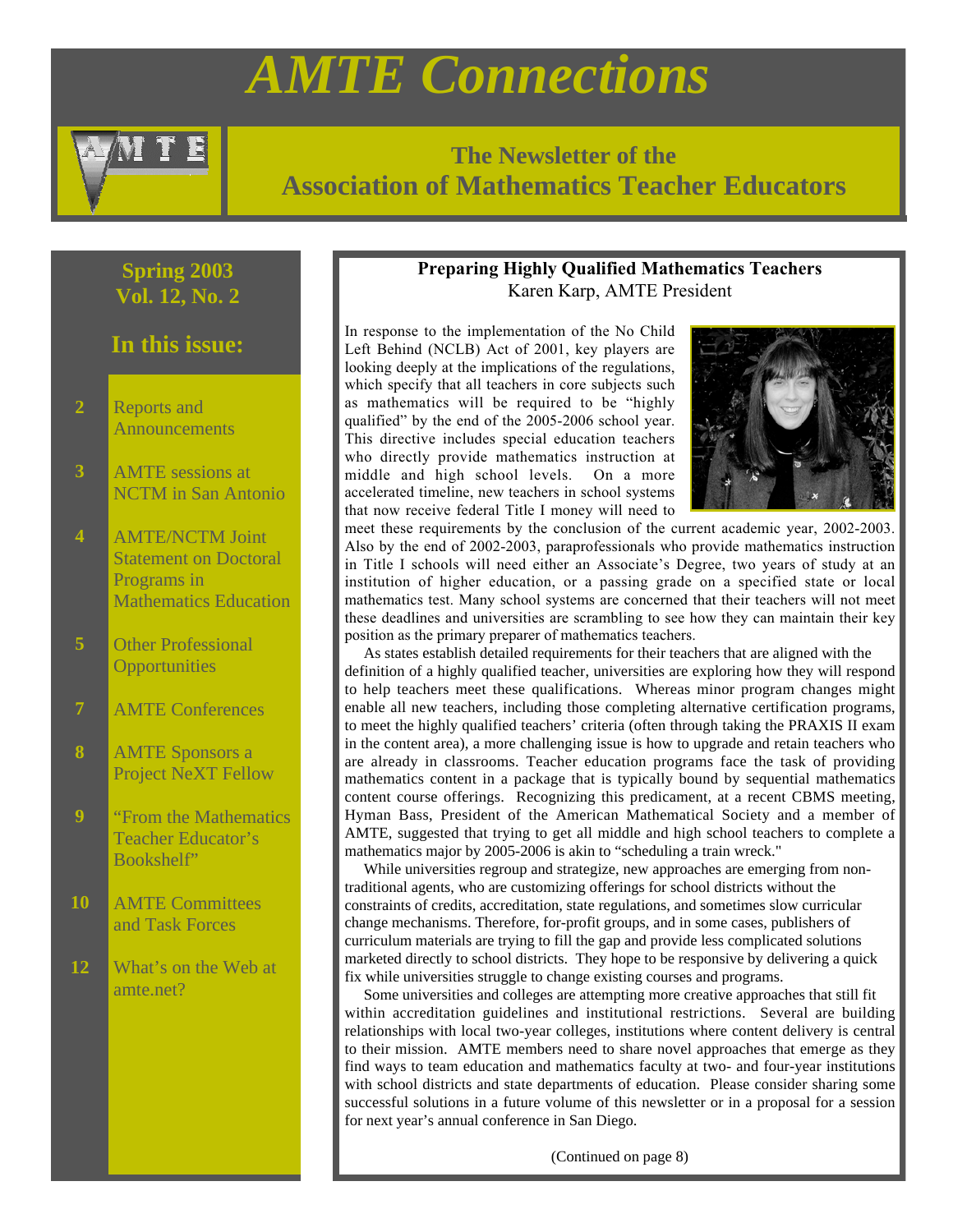### **The Association of Mathematics Teacher Educators**

#### **President**

Karen Karp Department of Teaching and Learning College of Education and Human Development University of Louisville 502-852-1654 karen@louisville.edu

#### **Past President**

Francis (Skip) Fennell Education Department McDaniel College 410-857-2509 ffennell@mcdaniel.edu

#### **Secretary**

Jennifer Bay-Williams Kansas State University 785-532-5808 jbay@ksu.edu

#### **Treasurer**

Janet E. Warfield Illinois State University Department of Mathematics (309) 438-7867 (309) 438-5866 (fax) jwarfie@ilstu.edu

#### **NCTM Representative**

Janet Caldwell Mathematics Department Rowan University 856-256-4500 x 3871 caldwell@rowan.edu

#### **Board Members at Large**

David Pugalee Dept. of Middle/Secondary Education University of North Carolina at Charlotte dkpugale@email.uncc.edu

Peg Smith Department of Instruction and Learning University of Pittsburgh pegs@pitt.edu

#### Susan Friel Department of Curriculum and Instruction University of North Carolina – Chapel Hill sfriel@email.unc.edu

#### **Executive Director**

Nadine Bezuk San Diego State University 6475 Alvarado Road, Suite 206 San Diego, CA 92120 (619) 594-3971 nbezuk@mail.sdsu.edu

#### Comments, questions, and suggestions for AMTE Connections should be directed to the editor:

P. Mark Taylor Theory & Practice in Teacher Education University of Tennessee pmark@utk.edu (865) 974-0448

# **AMTE Reports and Announcements**

**Special Session**: There will be a brief AMTE business meeting to be held before the reception at the NCTM meeting in San Antonio. Members are encouraged to attend and participate as changes in the constitution are being recommended.

### Treasurer's Report (1/1/02-12/31/02)

Inflows (2002): \$85,210.15 Outflows (2002): \$45,102.05 Current Balance: \$ 116,717.11\*\*

\*\*This balance is high because we have yet to pay for the majority of the costs of this year's conference.

As of January 28 there were 649 current AMTE members.

# Results of Recent Elections:

- o Jenny Bay-Williams Secretary
- o Peg Smith Board Member
- Susan Friel Board Member

Next year we will need a President Elect and a Treasurer. To make a nomination, contact Randy Philipp at rphilipp@mail.sdsu.edu

#### Amendments to the Constitution

The following constitution changes were presented, in concept, at the annual business meeting on February 1, 2003 in Atlanta, GA. The AMTE members present at the meeting unanimously approved the changes. A ballot is enclosed in this issue for you to ratify these changes. If approved, the changes will go into effect for the forthcoming election (President-elect, Treasurer, two Members-at-Large).

# **Constitution Changes**

Section 8: Terms of Office - The terms of office for the elected offices of AMTE and Members-at-Large shall be **three** years, except for President-elect and Immediate Past President who shall serve one year terms**, and the President, who shall serve a two-year term.** The Immediate Past President will serve in the first year of the President's term and the President-Elect shall serve in the second year of the President's term. Elected officers of AMTE and the Members-at-Large shall assume office at the end of the annual meeting at which their election is announced. Officers or the Members-at-Large may serve only one term in a specific office.

Section 2: Elections - **The President-Elect shall be elected in even numbered years. The Secretary and Treasurer, shall be elected every three years. One Member-at-Large shall be elected each year.** (note for implementation: stagger the terms for Secretary and Treasurer, so they are elected in different years, but each for a 3-year term)

The officers and the three Members-at-Large of the Board of Directors will assume office at the end of the Annual Business Meeting at which their election is announced.

### *Illinois Mathematics Teacher Educators* **(IMTE) has become the very first AMTE affiliate!**

AMTE offers the following benefits to its Affiliates:

- A connection to an established national organization.
- A link to the AMTE website from your website.
- Links to your website from an Affiliates' page on the AMTE website.
- A copy of the AMTE newsletter sent to Affiliate Presidents/Chairs.
- Access to the AMTE Listserv, if the listserv becomes limited to membership.

To find out how your regional group can become an AMTE affiliate, visit *www.amte.net*!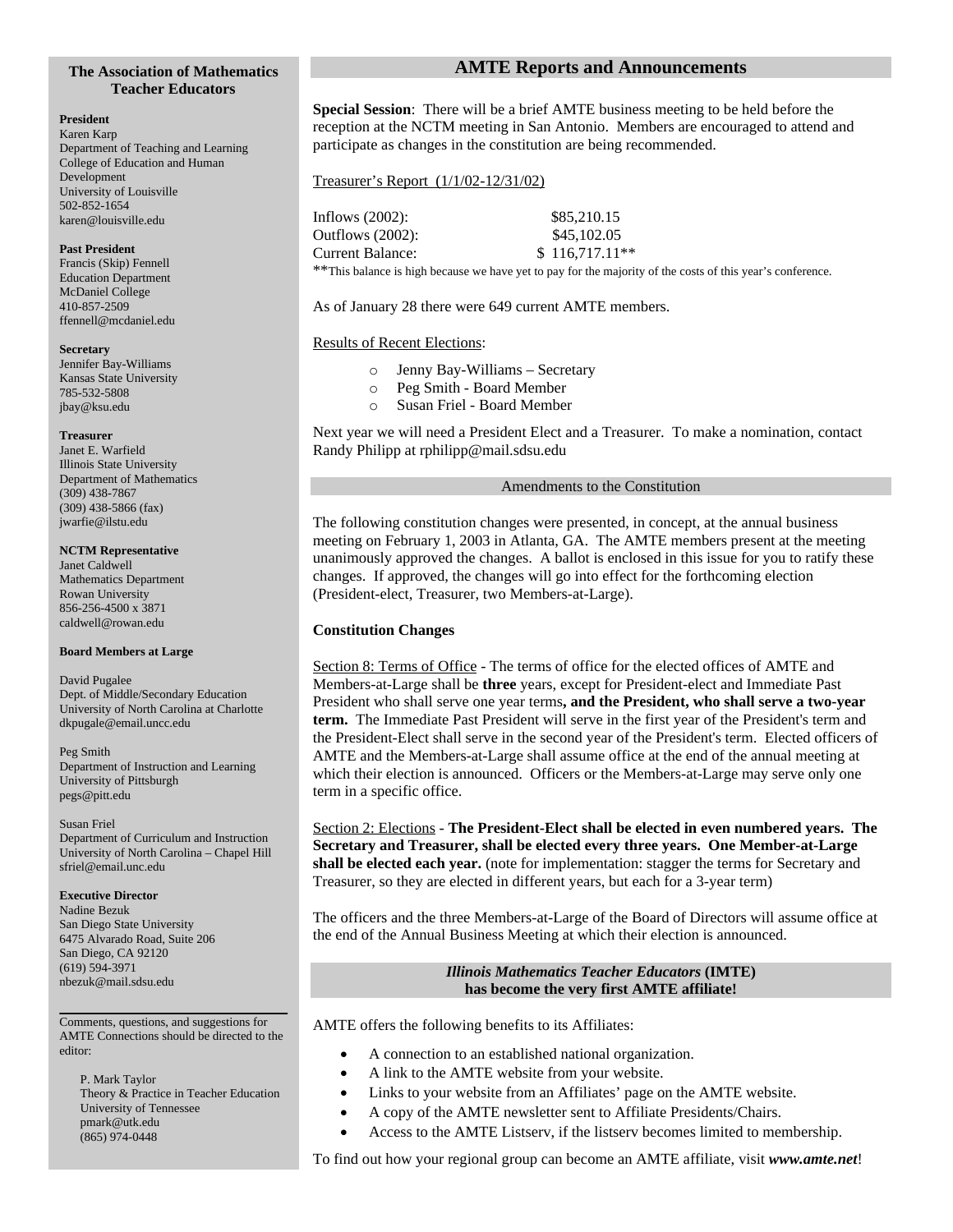# **At the NCTM Annual Conference in San Antonio**

# **AMTE Reception and Meeting**

# **Thursday, April 10, 5:30-7:00 p.m.**, in Room 204B of the Convention Center.

This will begin with a brief business meeting followed by a reception with light refreshments. All members and interested persons are invited to attend.

# **AMTE-sponsored Sessions at the NCTM Annual Conference**

# **Thursday, April 10, 8:00 to 9:00 am, Astrida Cirulus and Susan Beal** (Salon K - Marriott Rivercenter)

Geometric Software and the Elementary School Teacher: Elementary teachers need to experience the benefits of geometric software such as Geometer's Sketchpad to be convinced of its power in their own learning, and therefore the potential it has in their classrooms. Come share your experiences and discuss successes and challenges in engaging teachers and students.

# **Thursday, April 10, 2:00 - 3:00 pm, Susan Gay** (Room 210A - Convention Center)

Helping Future Teachers Connect Vocabulary and Conceptual Understanding: Activities, resources, and examples will be presented that have helped pre-service teachers improve their mathematical vocabulary as well as develop their students' conceptual understanding.

# **Friday, April 11, 2:00-3:00 pm, Sylvia Taube** (Room 212 B - Convention Center)

Supporting Pre-service Teachers' Use of On-line Resources Provided by NCTM: A series of activities will be described that helped Grades 3-5 pre-service teachers develop not only awareness of the on-line resources provided by NCTM but also strategies for integrating these valuable resources in teaching mathematics based on the standards.

## **Saturday, April 12, 11:00 am - 12:00 pm, Carol Fry Bohlin, Sharon Ross, and Rapti de Silva** (Room 203 B – Convention Center)

Statewide Networks for Mathematics Educators: The 2002 "Face-to-Face and Cyberspace" initiative of the 23-campus California State University system resulted in a powerful statewide network of faculty devoted to innovative mathematics content and pedagogy courses for K-12 pre-service and in-service teachers. Highlights from the system-wide conference and elements from the interactive website will be shared.

# **Saturday, April 12, 12:00 – 1:30 pm, Laura Van Zoest** (La Vista Room – Hilton Palacio del Rio)

Develop and Sustain Curiosity about Learning: An instance of classroom teaching will be used to discuss the process and the benefits of participation for each group involved. The challenges of developing and maintaining a mathematics teacher education community will be a primary focus.

The Teachers Teaching with Technology College Short Course Program (T3 CSC) Announces:

### **"Math Teacher Educator Short Course: Implementing TI Hand-held Technology Focused at the High School Level"**

Duck, North Carolina June 16 - June 19, 2003

### **Implementing Hand-held Technology in the Teacher Education Curriculum:**

The short course is designed for mathematics teacher educators involved in the both content and methods courses for pre-service secondary mathematics teachers. We will investigate materials and activities for the mathematics teacher educator interested in

integrating hand-held technology in the pre-service teacher educator program. The course consists of a series of modules designed to help college faculty implement technology enhanced lessons in their courses as well as presenting some concepts within a module in a developmental sequence. The current modules are: Number Relations, Dynamic Geometry, Algebra, Probability/Statistics/Data Analysis, and Calculator Apps. The Texas Instruments TI-83 Plus SE, TI-Voyage 200, CBL 2(tm), and CBR will be

integrated into the teaching activities.

The course is a cooperative effort between the T3 Teachers Teaching with Technology College Short Course Program and Texas Instruments Inc. *Each of the first 25 participants will receive a free TI-83 Plus SE VS unit and a CBL2.*

# **Tentative Schedule:**

Monday, 12:30 - 4:30, FRF classroom. Dinner while taking a cruise of the Albemarle Sound. Tuesday, 8:30 am - 12:00 PM, FRF classroom. 1:00 4:30, FRF field activities. Wednesday, 8:30 4:30, FRF classroom, 8:00 PM "The Lost Colony" outdoor drama (not covered in registration fee) Thursday, 8:30 - 2:00, FRF classroom.

# **Further Information:**

For further information contact Ed Laughbaum, The Ohio State University, Department of Mathematics, 231 West 18th Avenue, Columbus, OH 43210. (614) 292-7223 F (614) 292-0694 elaughba@math.ohio-state.edu

The registration fee \$225. For a registration form, please see www.math.ohio-state.edu/shortcourse/ or http://education.ti.com/us/global/promo/pte.html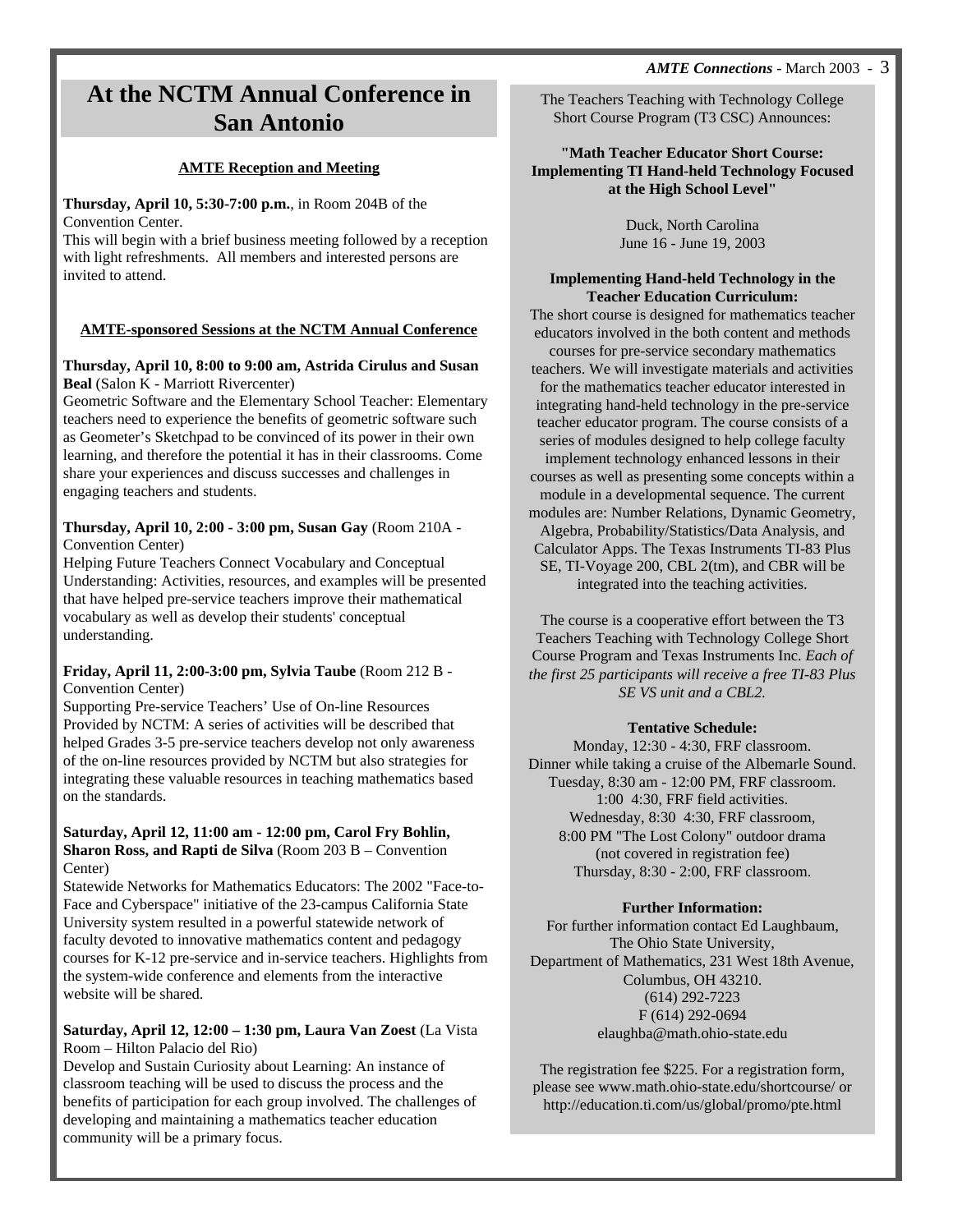

**Principles to Guide Doctoral Programs in Mathematics Education** A joint position statement of the Association of Mathematics Teacher Educators and The National Council of Teachers of Mathematics



The National Council of Teachers of Mathematics and the Association of Mathematics Teacher Educators affirm that a core base of knowledge and related experiences are the essential foundations for doctoral programs in mathematics education. As programs are developed, reviewed, and revised, attention should be focused on ensuring that doctoral candidates have opportunities to acquire such knowledge and experiences.

**Recommendations**: The following statements briefly outline the core knowledge for the work undertaken by most graduates of doctoral programs in mathematics education. Such work could include coursework, seminars, clinical experiences, internships, assistantships, and independent study.

**Mathematics Content**. Mathematics educators need broad and deep mathematical knowledge both to identify the big ideas in, at least, the pre-K-14 mathematics curriculum and to examine how those ideas develop throughout the curriculum.

**Research**. Doctoral programs must prepare graduates to conceptualize and conduct research that advances the field's understanding of mathematics learning and teaching and to communicate such results clearly to a variety of audiences.

**Educational Contexts**. The mathematics educator needs to understand the historical, social, political, psychological, and economic forces shaping education.

**Learning**. Mathematics educators need to understand fundamental theories of learning mathematics and the distinctions among them concerning the kind of learning they are trying to explain and the theoretical constructs that have proven useful over time.

**Teaching and Teacher Education**. For those students who are preparing to become teacher educators, doctoral programs should provide mentored clinical experiences that develop expertise in designing and teaching preservice mathematics content and methods courses and organizing professional development experiences for in-service teachers.

**Technology**. Graduates of doctoral programs in mathematics education should understand and be able to use technology as a tool of inquiry that has implications for teaching and learning mathematics and curriculum development. Graduates must understand the role of technology as an agent of curriculum change.

**Curriculum and Assessment.** Doctoral students need experiences in curriculum analysis, design, and evaluation, and they should know the major influences assessment practices have on the intended, implemented, and achieved curricula in mathematics instruction.

A high-quality doctoral program comprises more than a set of courses and a dissertation. Doctoral programs in mathematics education must have a critical mass of faculty with expertise in mathematics education to provide program leadership; research opportunities; and supervised experiences in collegiate teaching, proposal writing, and publication preparation.

Equally important is the environment fostered within an institution where students and faculty learn, work, and interact to create support and respect for diverse identities related to culture, ethnicity, race, religion, gender, sexual orientation, and exceptionalities. Finally, adequate physical and technological facilities should be available that support an active learning community of students and faculty.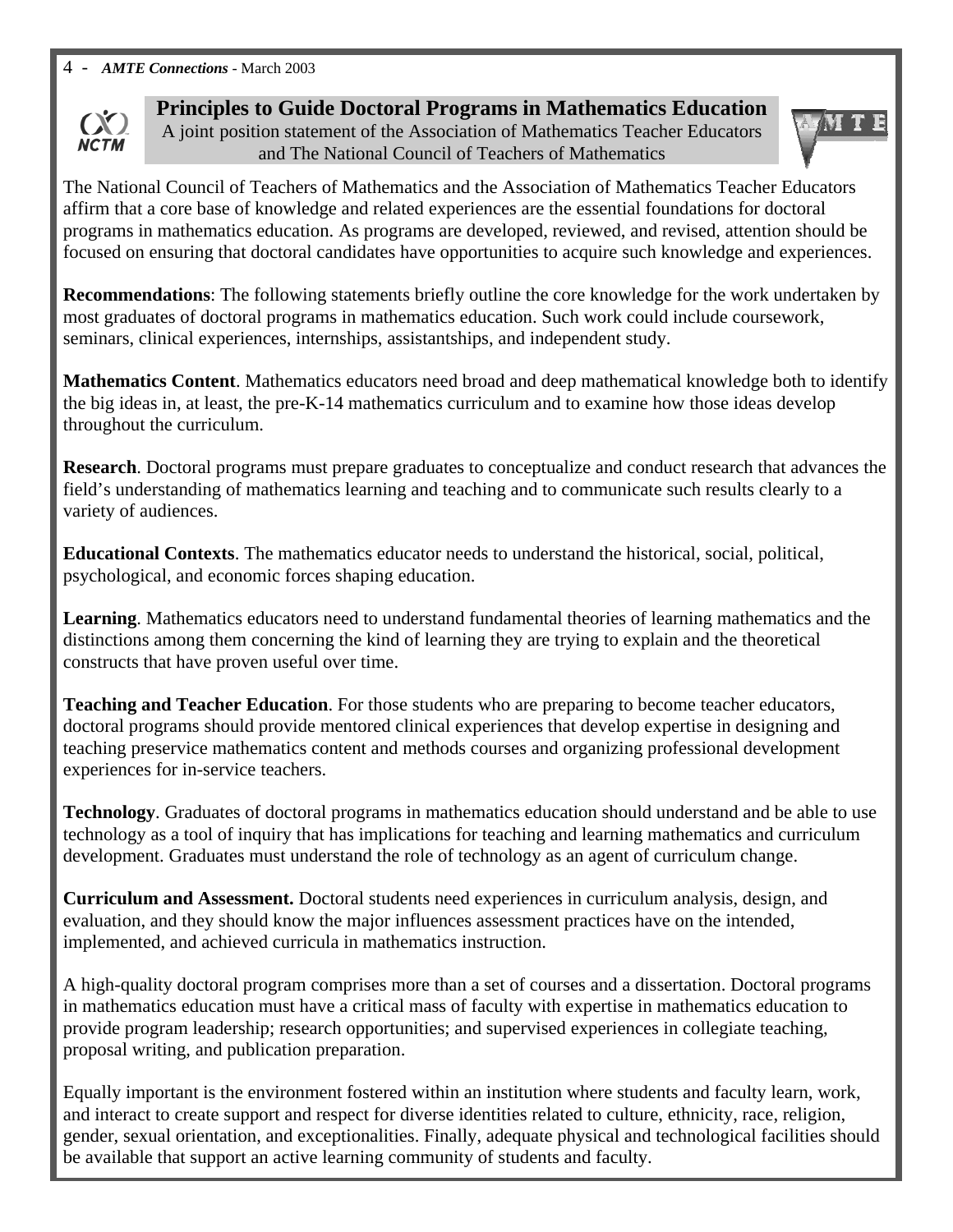# **Call for Manuscripts:**



 The CITE Journal (www.citejournal.org) provides a forum for a dialog about best practice in preparation of mathematics teachers who use technology. This *call for papers* encourages AMTE members and mathematics teachers to submit articles addressing this topic.

 Articles may address any area of technology and teacher education. Articles dealing with both preservice and inservice issues are welcomed. A wide range of formats and approaches to scholarship are accepted, including qualitative research, quantitative studies, conceptual and theoretical pieces, case studies, and professional practice papers. Articles will be published in electronic format, as well as in corresponding versions (PDF) suitable for print. Technology is a rapidly evolving medium. An electronic format allows articles to be published in a timely fashion and permits inclusion of color graphics, photographs, and other media. Manuscripts may be submitted online through the journal web site. Inquiries about potential manuscript topics are welcomed.

If you have queries about potential articles or are interested in reviewing articles for the journal, feel free to contact one of the coeditors for CITE-Mathematics. Denisse Thompson & Gladis Kersaint [Thompson (or Kersaint) @tempest.coedu.usf.edu.]

# **Call for Manuscripts: AMTE Monograph The Work of Mathematics Teacher Educators: Exchanging Ideas for Effective Practice**

**Background:** The Association of Mathematics Teacher Educators (AMTE) is an organization designed to bring together individuals interested in mathematics teacher education in order to promote and improve the education of preservice and inservice teachers of mathematics. Two of its goals are to facilitate communication and to promote collaboration among mathematics teacher educators, including those in Colleges of Education, in Departments of Mathematics, and in non-college or university settings. In an effort to support these goals, AMTE will publish its first monograph as a forum for mathematics teacher educators to exchange ideas about their work with preservice and inservice teachers and about their collaborative efforts with others who play significant roles in mathematics teacher education (e.g., content faculty, clinical faculty responsible for mentoring student teachers).

**Anticipated Audience:** The anticipated audience for this monograph includes individuals responsible for the professional development of mathematics teachers, such as college or university faculty, community college faculty, or professional development specialists. Hence, the focus of the monograph is on issues related to the development of mathematics teachers, practices in postsecondary classrooms (content or pedagogy) for mathematics teachers, or practices that help individuals responsible for the preparation of mathematics teachers gain knowledge they need to be more effective in their work.

**Possible Topics:** The monograph aims to include a range of manuscripts addressing all aspects of the work of mathematics teacher educators, including manuscripts in the following broad categories:

- effective instructional approaches used in mathematics content or mathematics pedagogy courses for teachers, or in courses that blend the two areas;
- effective approaches used during inservice projects with teachers; and
- effective approaches for engaging other professionals who play a significant role in mathematics teacher education in dialogue regarding issues or practices that impact the preparation of K-12 mathematics teachers (e.g., use of technological tools, awareness of NSF-reform curriculum materials in mathematics).

As authors prepare their manuscripts, they are encouraged to reflect on lessons that other mathematics teacher educators can draw from the reported work to strengthen their own practice.

**Submission Due Date: June 15, 2003**

**Anticipated Publication Date: 2004**

Visit http://www.amte.net for the full call for manuscripts including details on manuscript preparation and contact information.

A new web site for Mathematics Teacher Educators interested in technology:

http://education.ti.com/us/educatorms/hilight/teacherprep.html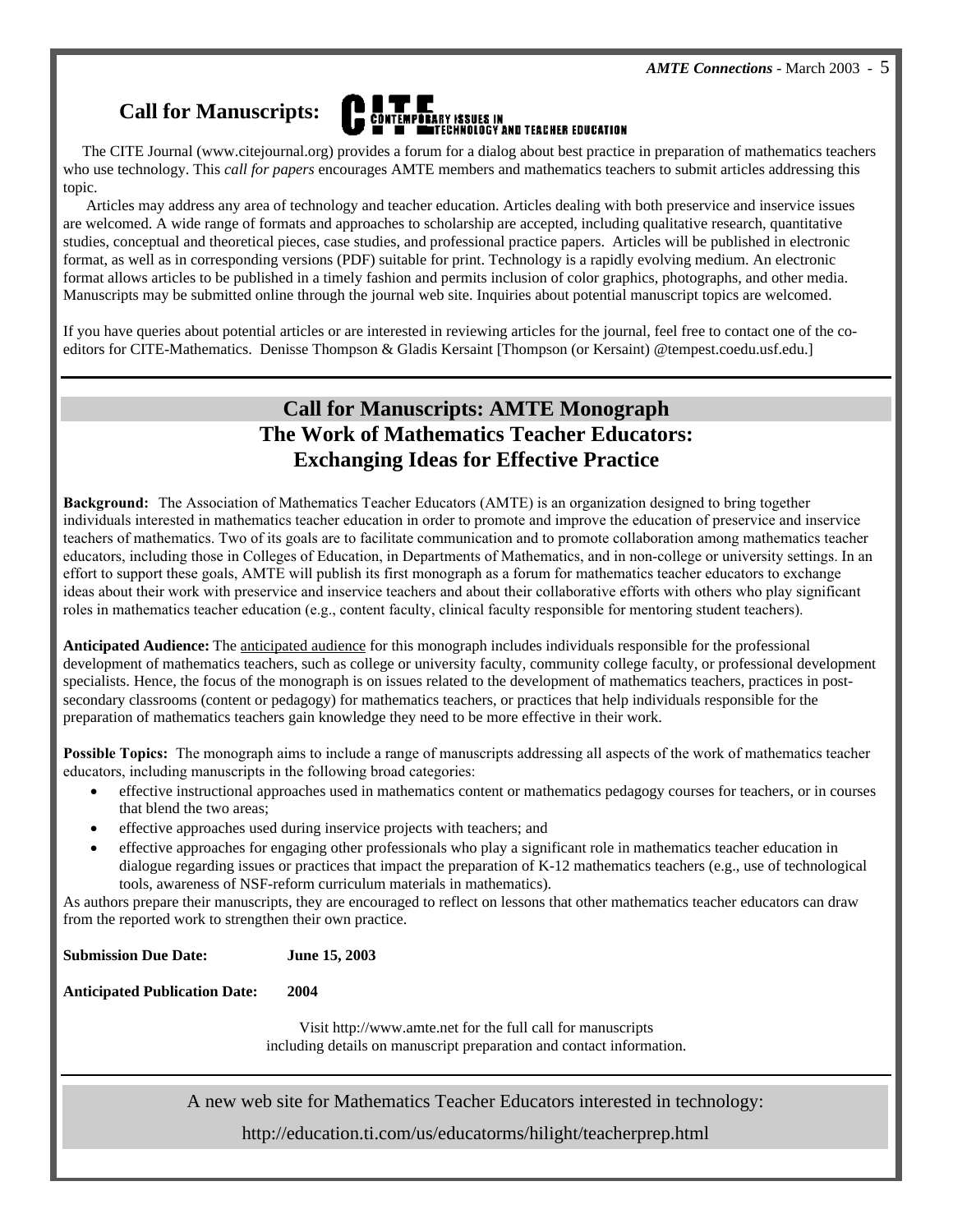# MET SUMMIT II

# A National Conference on the Mathematical Education of Teachers

The Benjamin Banneker Association (BBA) and the National Association of Mathematicians (NAM) in cooperation with the other member societies of the Conference Board of the Mathematical Sciences (CBMS) are pleased to announce MET Summit II - a second National Conference on the Mathematical Education of Teachers. MET Summit II will be held October 11-12, 2003 at the Hilton Crystal City at National Airport in Arlington, VA. The Conference will emphasize participation of Historical Black Colleges and Universities (HBCU's) and other minority serving institutions involved in the mathematical education of teachers. MET Summit II will feature working sessions on cooperative programs, courses, activities and materials that will engage the participants in planning local implementation of the ideas and recommendations in the CBMS publication "The Mathematical Education of Teachers." Invited speakers and session leaders include Lee Stiff, Freeman Hrabowski III, Judy Sowder, Robert Devaney, Barbara Franklin, Carol Malloy, Kenneth Millett, Paul Sally, Karen King, Sue Parsons, Henry Gore, Jim Lewis and Ruth Heaton.

Participants should apply in teams. Preference will be given to teams that include a mathematician, a mathematics educator, a college or university administrator with responsibility for teacher preparation programs, a community college mathematics faculty member, and a K-12 school system person involved in mathematics teacher preparation or in-service activities. There will be a nominal team registration fee of \$100. We expect to be able to cover housing and meal costs for participants. We also expect to offer ten \$3000 ExxonMobil innovation grants which are intended to help participant teams plan local improvements in teacher education and to prepare proposals for more substantial support from local, state or national agencies. MET Summit II is contingent on grants from the National Science Foundation, ExxonMobil Foundation, and Texas Instruments, Inc.

 Additional information and application forms will be available by March 15 , 2003 on the BBA website at www.math.msu.edu/banneker and the NAM website at http://www.jewel.morgan.edu/~ nam. *The Mathematical Education of Teachers* is on the CBMS website at www.cbmsweb.org

# **COMPASS/Show-Me Curriculum Conference**

June 27-29, 2003 - Chicago Wyndham Hotel Showcasing Middle and High School Standards-Based Mathematics Curricula

**Who:** Teachers, teacher leaders, school district administrators, state education department personnel, and teacher educators who are interested in improving middle and/or high school mathematics opportunities and experiences for students.

**What:** The conference will include program-specific workshops (focused on initial awareness of the materials) featuring core curriculum highlights, hands-on activities, student achievement data, district implementation strategies, and professional development opportunities. Presenters will include experienced mathematics teachers and curriculum developers. There will be keynote sessions on topics related to transitions and articulation between middle and high school as well as exhibits of all the

materials, sample materials, and opportunities for participants to interact with curriculum developers and expert teachers.

**How:** Registration of \$150 covers the cost of all conference meals (except Saturday dinner) and materials. Participants are responsible for travel and lodging (reduced rates have been secured at the conference hotel). For questions, contact us at: 800- 688-1829 or compass@ithaca.edu. A registration form and draft conference program is available at both the COMPASS and Show-Me web sites:

> http://www.ithaca.edu/compass/ http://showmecenter.missouri.edu

| <b>Dates to Remember</b> |                                              |
|--------------------------|----------------------------------------------|
| 2003                     |                                              |
| April 7-9                | <b>NCSM</b> Annual Conference                |
| April 7-9                | <b>NCTM</b> Research Presession              |
| April 9-12               | <b>NCTM</b> Annual Conference                |
| April 9-12               | <b>Benjamin Banneker Association Meeting</b> |
| April 21-25              | <b>AERA Annual Meeting</b>                   |
| May 30                   | Proposal deadline 2004 AMTE Conference       |
| October 2-4              | NCTM Regional – Salt Lake City               |
| November 6-8             | NCTM Regional – Charleston                   |
| November 13-16           | <b>AMATYC</b> Annual Meeting                 |
| November 20-22           | NCTM Regional – Edmonton                     |
| 2004                     |                                              |
| January 7-10             | <b>MAA-AMS</b> Joint Meeting                 |
| January 22-24            | 8 <sup>th</sup> Annual AMTE Conference       |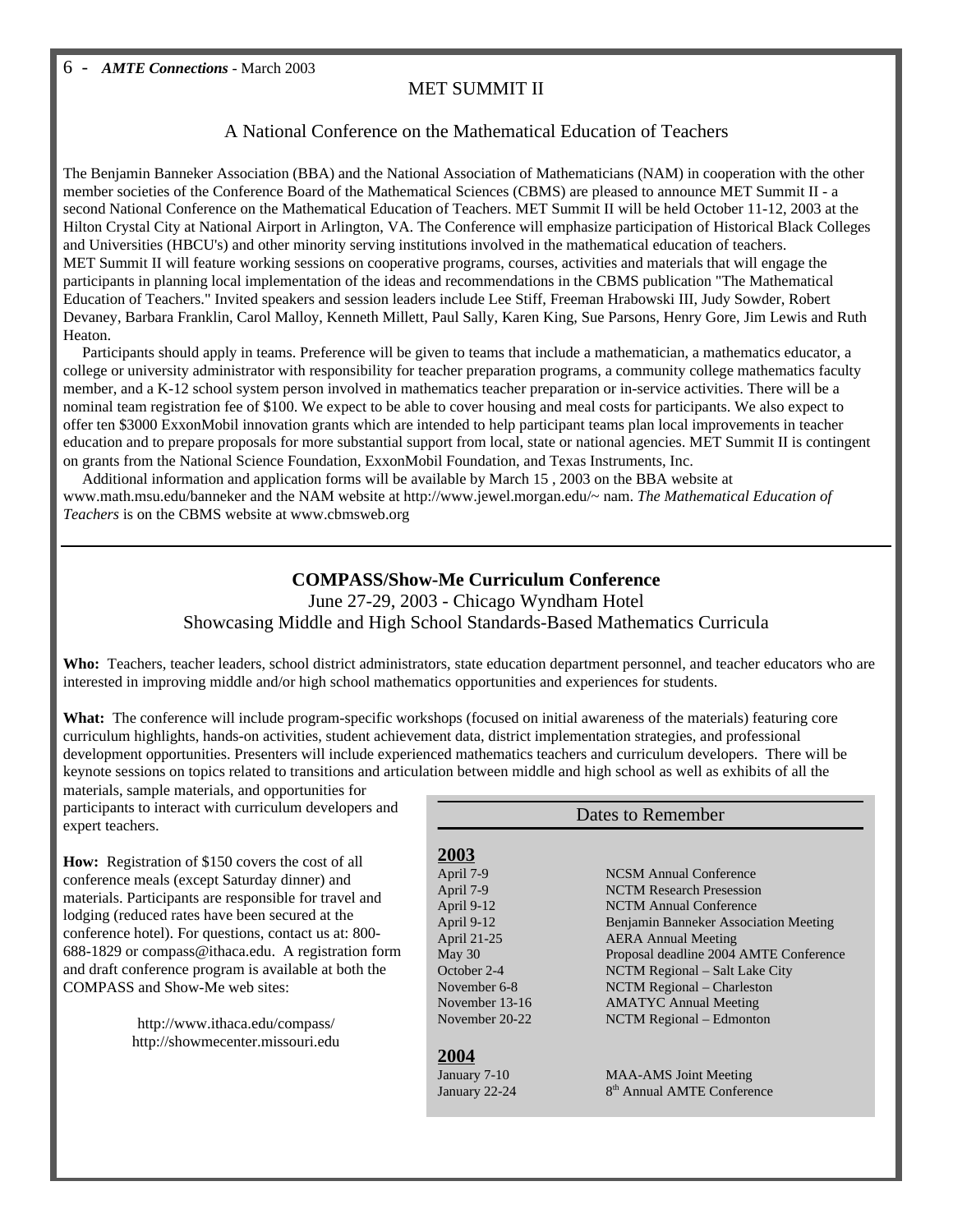# **2003 AMTE Conference in Atlanta had Record Attendance**

Nearly 300 people gathered in Atlanta, Georgia from January 30-Febuary 1, 2003 for the Seventh Annual AMTE Conference to join in the celebration of AMTE's 10-year Anniversary. The conference featured the first *Judith E. Jacobs Lecture* delivered by Judith herself on "Improving Mathematics Education: Mathematics Teacher Educators Lead the Way." Every year, hereafter, a presenter will be selected as the Judith E. Jacobs Lecturer. Johnny Lott, President of the National Council of Teachers of Mathematics, brought greetings to the organization prior to the Lecture.

The conference included 80 sessions on Friday and Saturday along with pre-conference sessions on Thursday. Conference highlights included the pre-conference symposium on "Studying Teacher learning from Cases and Other Practice-Based Materials" with Peg Smith and Ed Silver and panel presentations on "Adding It Up" with Jeremy Kilpatrick, Deborah Ball, Jane Swafford, and Bradford Findell and "How Much Should and Can We Cover in Elementary Mathematics Content Courses?" with Mark Klespis, Tom Bassarear, Christine Browning, Henry Kepner, and Patricia Stone. Other notable sessions were conducted by Randy Phillip, Jennifer Chavot, Tom Cooney, Zalman Usiskin, Gail Burrill, Joan Ferrini-Mundy, Gary Martin, Steve Rasmussen, Kathryn Chval, and many more. The conference also included strands on NCATE and technology. The computer room (thanks to Joe Garofalo) was a busy location of interactive sessions.

Greg Chamblee, Georgia Southern University, was in charge of local arrangements, and DeAnn Huinker, University of Wisconsin-Milwaukee, was the Program Chair. The program committee included Sandra Cooper (Texas Tech University), Joe Garofalo (University of Virginia), Karen King (Michigan State University), W. Gary Martin (Auburn University), Suzanne Matthews (Wright State University) and David Slavit (Washington State University). Susan Gay, University of Kansas, is the AMTE conference coordinator.

PowerPoint presentations and handouts from many of the sessions are available on the AMTE web site (http://www.amte.net).

# **8th Annual Conference of the Association of Mathematics Teacher Educators** Announcement and Call for Proposals

January 22-24, 2004 San Diego Marriott Mission Valley Hotel San Diego, CA

# **Recommended Formats for Presentations**

The AMTE Board of Directors believes that the AMTE annual conference should provide participants with an opportunity to examine and discuss current issues in mathematics teacher education and professional development and share related ideas and information. Therefore, all sessions must provide opportunities for all participants to be actively engaged. The details on how you will involve participants in your session must be included in your proposal.

**Format One: Thematic Presentation (60 minutes)**. Thematic presentations are designed to include either one substantive presentation or a panel discussion. With one main presentation, there should be two prepared critiques or responses. Panel discussions should formulate the salient points related to an issue of current concern to mathematics teacher educators with a moderator to foster interaction among the panelists. A total of at least 20 minutes must be allocated for participant interaction.

# **Format Two: Symposium or Working Group (60 or 90 minutes)**.

Symposia include several presentations focusing on the same issue from different perspectives or related aspects with a minimum of 30 minutes allocated for participant interaction. Working group sessions are designed to permit significant interaction among session organizers and participants on a particular topic of interest to AMTE members. Indicate the preferred time length for the session with a brief outline of how the time will be used. Note, however, that the program committee reserves the right to adjust session lengths to fit the confines of the program.

**Format Three: Individual Session (30 minutes)**. Individual sessions allow for project overviews and updates, local and state initiatives, and brief research reports that would be of interest to mathematics teacher educators. The program committee will group individual presentations, where possible, into a thematic presentation.

Note that a **Computer Room** will be available for sessions that wish to include interactive activities. (However, you cannot count on having a live internet connection for all computers.) Please indicate your interest in presenting in the Computer Room under *Equipment Needs* on the *Proposal Form*, and describe how it would be utilized in your *Abstract*.

# **Proposals must be received by Friday, May 30, 2003**

**For detailed information about proposals for presentations and contact information, please visit http://www.amte.net**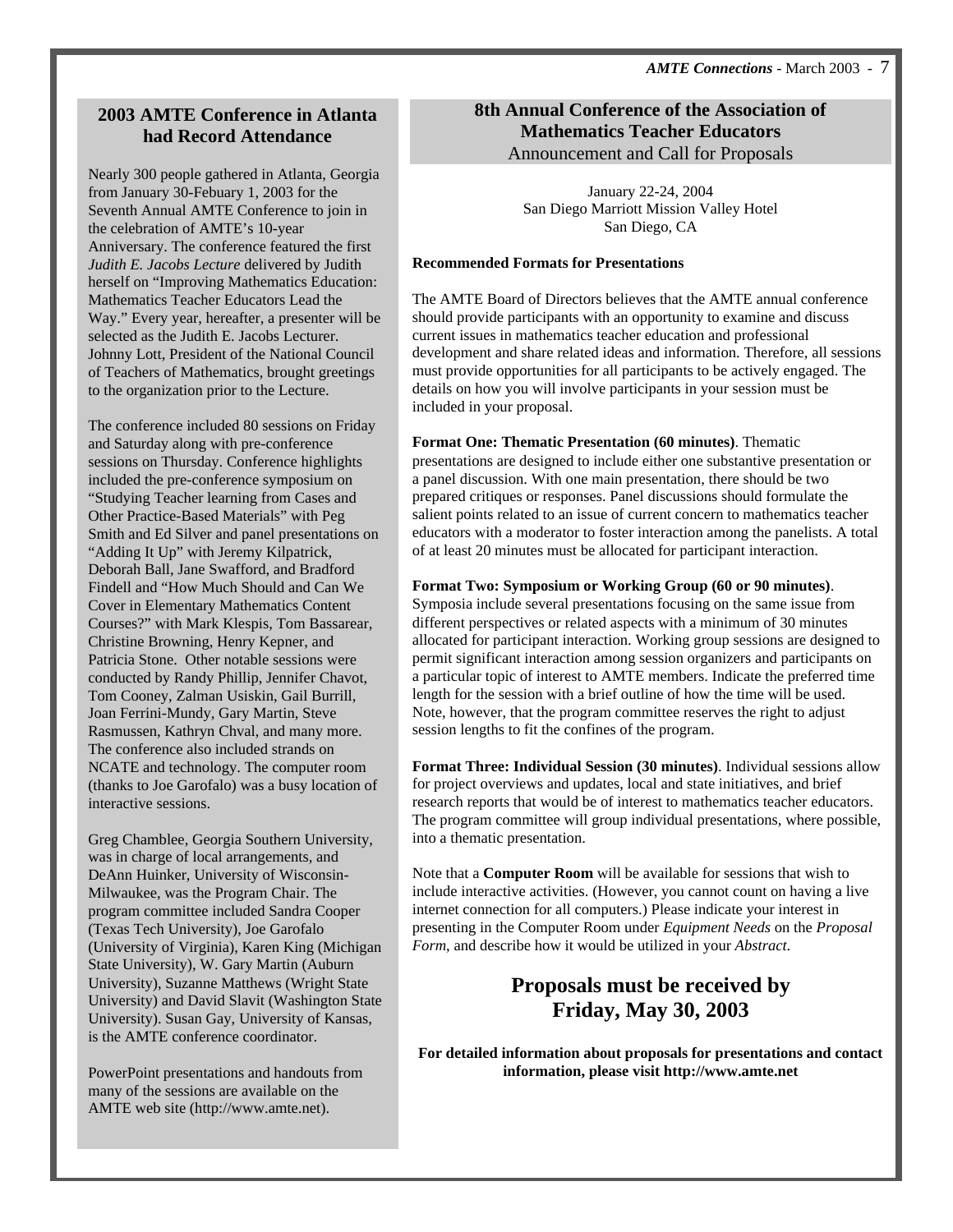# **A Word of Appreciation from the AMTE Project NExT Fellow**

Greetings! My name is Tim Hendrix, and I am serving this year as an AMTE Project NExT Fellow. I want to take this opportunity both to share with you my appreciation for AMTE's sponsorship of a Project NExT Fellow and some information about the Project NExT program.

Project NExT (New Experiences in Teaching) is a professional development program of the Mathematical Association of America for new or recent Ph.D.'s in the mathematical sciences who are interested in improving the teaching and learning of undergraduate mathematics. Each year, approximately 60 new Fellows are selected from all areas of the mathematical sciences—pure and applied mathematics, statistics, operations research, and mathematics education. NExT Fellows begin their appointment year with an intense workshop preceding the summer MAA meeting (known as the MathFest), participate in special sessions at the Joint Mathematics Meetings in January, and close their fellowship year with a workshop the at next summer's Mathfest.

Major funding for Project NExT has come from the ExxonMobil Foundation, with additional funding from The Dolciani-Halloran Foundation, The American Mathematical Society, The Educational Advancement Foundation, the Greater MAA Fund – and now The Association of Mathematics Teacher Educators. In 2003-04, two additional organizations, The American Statistical Association and The National Council of Teachers of Mathematics, will sponsor Project NExT Fellows. Project NExT was founded in 1994 by Christine Stevens and the late Jim Leitzel. Now in its ninth year, it is led by Chris, Joe Gallian, Aparna Higgins, Judith Covington, and Gavin LaRose.

NExT Fellows are new faculty struggling to balance all of the demands of teaching in a mathematics department. The program

# **Preparing Highly Qualified Mathematics Teachers**

(continued from page 1)

To follow up on key pieces of the NCLB Act, on February  $6<sup>th</sup>$  a Math Summit was convened by U.S. Secretary of Education, Rod Paige, in Washington, D.C. There he initiated a formal conversation focused on conducting a broad-based public engagement campaign that draws attention to the need for better mathematics in our nation's schools, initiating a major campaign to recruit, prepare, train, and retain teachers with strong backgrounds in mathematics, and developing a major academic research base to improve our knowledge of what boosts student learning in mathematics in the classroom. The audience included representatives from business, academia, professional organizations, foundations, the mathematics and science community and the government. Fortunately, several AMTE members were also present.

Although there were presentations addressing a variety of topics related to international and corporate perspectives and the development of a research base, one presentation will particularly resonate with AMTE members. AMTE member, Deborah Lowenberg Ball, gave a presentation entitled, "What Mathematical Knowledge is Needed for Teaching Mathematics?" It can be found in its entirety at www.ed.gov/inits/mathscience/ball.html. As you explore this website, please investigate the other presentations and consider how you might respond to the Secretary's Initiative. Clearly, the AMTE membership is a key group in tackling this agenda.  $\odot$ 

addresses all aspects of beginning an academic career: teaching undergraduate mathematics, engaging in research and scholarship, and contributing to professional activities. Each class of fellows becomes a tightly connected network of friendship, collegial advice, and support. Moreover, each fellow is matched with a mentor—a senior faculty member from another institution who serves as a consultant for the fellow and gives a more experienced perspective.

I am a first-year faculty member in the Department of Mathematics & Computer Science at Meredith College in Raleigh, NC. A women's college, Meredith has a strong tradition in promoting women to excel in mathematics & science. I am a mathematics teacher educator, and teach courses from Calculus to Non-Euclidean Geometry to Methods for Secondary Mathematics Teachers. I completed my doctoral work at the University of Illinois at Urbana-Champaign in the areas of advanced mathematical thinking and undergraduate mathematics education. Research-wise, I am interested in curriculum development, the integration of technology to promote teaching & learning mathematics, and how mathematics students make the transition to more connected understanding.

I am especially honored and humbled to be the first Project NExT Fellow sponsored by AMTE. At the Joint Mathematics Meetings, I had the pleasure to meet both Skip Fennell and Susan Gay, who introduced me to AMTE and just exactly how wonderful a group of people AMTE is. The Annual Meeting of AMTE only confirmed that impression in my mind. I am pleased that AMTE has decided to continue its sponsorship of Project NExT Fellows. Many Project NExT Fellows find themselves (sometimes, for the first time) integrally involved with teacher education, and AMTE can be a positive influence in their development as mathematicians, teachers of mathematics, and mathematics teacher educators. I encourage you to find out more about Project NExT and to recommend it to new faculty members. More information can be found at: http://archives.math.utk.edu/projnext/. Again, I would like to express my gratitude to both the leadership and the membership of AMTE for making possible my participation in this invaluable program—I will endeavor to represent AMTE well in this joint venture. Thank you.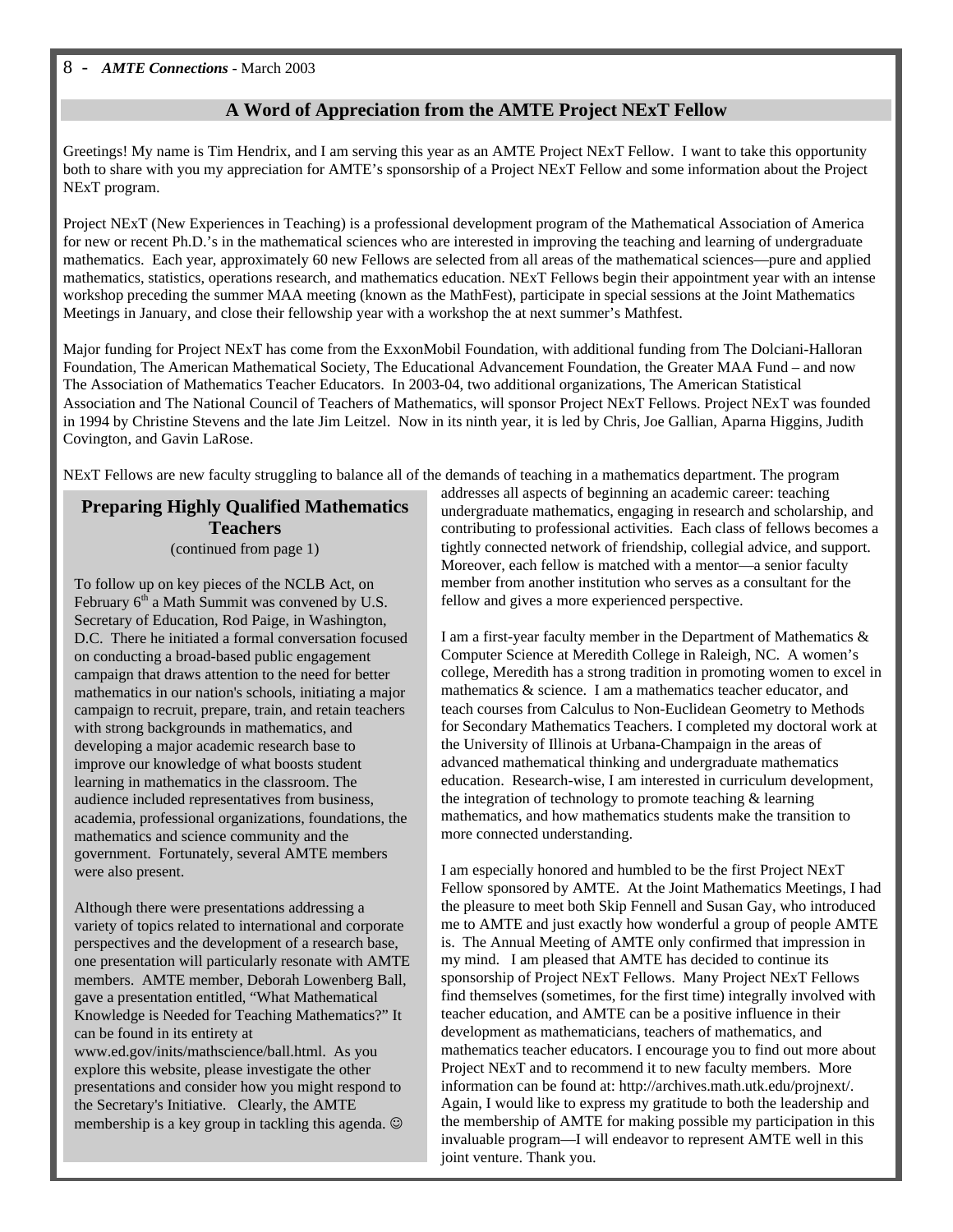### **From the Mathematics Teacher Educator's Bookshelf**

*Adding it Up: Helping Children Learn Mathematics* Jeremy Kilpatrick, Jane Swafford and Bradford Findell, editors. National Academy Press,Washington, DC, 2001 *Chapter four is the essence; all else is commentary. J. E. J.*

 *Adding It Up* is a synthesis of the relevant research on mathematics learning from pre-kindergarten through grade 8. It begins with an Executive Summary that outlines its major tenets and ends with a chapter on conclusions and recommendations that could guide policy decisions related to mathematics learning for children and their teachers. These recommendations, if implemented,

would transform the teaching of mathematics and the preparation and professional development of teachers of mathematics. The Mathematics Learning Study Committee of the National Research Council undertook their work to provide a research-based blueprint for addressing the public concerns and political pressures concerning the mathematics education of children in the elementary and middle grades in the schools in the United States. They selected number as a focus of their work because of its centrality to the mathematics curriculum in these grades. They do, though, provide limited discussion of content areas of algebra, geometry and measurement, and statistics and probability.

 The first two chapters of the book detail the current state of mathematics learning. The third chapter analyzes the domain of number. A rationale is provided for considering the system of the finite decimals as a subset of the rational numbers before studying the rational number system. Though I understood the rationale, I found a disconnect between the discussion of the common fractions including 1/3 and the focus on finite decimals. This distinction, though, is returned to in a later chapter. The essence of this book is chapter four. *Mathematical proficiency* is presented as a construct that embodies all that is necessary to learn mathematics successfully. Its five components – conceptual understanding, procedural fluency, strategy competence, adaptive reasoning, and productive disposition – are conceived as interdependent and interwoven and is imaged as a piece of wool or rope with five strands. The goal of school mathematics is to prepare mathematically proficient students. The first three components are based on the traditional aspects of mathematics learning, mathematical understanding, computational skills, and problem solving. Adaptive reasoning refers to the ability to explain and justify one's thinking. This leads to the idea of formal proof. Productive disposition goes beyond the usual "attitude towards mathematics." It refers to seeing mathematics as sensible, useful, and worthwhile while recognizing that hard work and one's own ability will lead to successful learning in mathematics.

 The subsequent four chapters trace the mathematics that children bring to school through the content of middle grade mathematics in terms of the construct of mathematical proficiency. Chapter eight has a thorough analysis of algebra with briefer discussions of geometry and measurement and statistics and probability. In chapter nine, instruction is presented as the interactions among teachers, students, and the mathematical content. In four vignettes, different teachers' use of the mathematics the students are to learn as anchors in their lessons are analyzed. The discussions emphasize that teachers need to be clear as to all of their goals for their instruction. Only in carefully and consciously addressing all five components of mathematical proficiency will teachers enable their students to become mathematically proficient. There also are discussions of various aspects of classroom practices such as grouping, cooperative learning, homework, managing discourse, and the role and types of practice students need.

 Chapter ten addresses proficiency in teaching mathematics and provides a parallel construct to mathematical proficiency for students to frame its discussion. To be proficient in teaching mathematics one needs to have co*nceptual understanding* of the core knowledge of the practice of teaching, *fluency* in carrying out instructional routines, *strategic competence* in designing instruction and adapting it to address problems as they arrive, *adaptive reasoning* in justifying and explaining one's instructional decisions, and a *productive disposition* regarding mathematics, teaching, learning, and improvement of practice.

 *Adding It Up* is a valuable resource for all mathematics teacher educators. It can serve as an overview for novices to the complexity of the issues related to mathematics teaching and learning. For more experienced faculty, it provides extensive research references to much of the traditional wisdom that is often espoused. It also documents the lack of research evidence for the long held belief that the more mathematics a teacher knows the more their students would know.

 As I read the book, I found paragraph after paragraph that could serve as the basis for a three-hour course session on that topic. There are so many ideas in this book that it could be overwhelming for pre-service teachers or others who are not familiar with using research as a stepping-stone to ideas. My own plan is to use the book to stimulate discussion among mathematics teacher leaders and some key administrators with whom I have been working. I envision spending several weeks on analyzing the mathematical proficiency model and intend to read across chapters on the various components of that construct.

 A web-based version of *Adding It Up: Helping Children Learn Mathematics*, is available at http://www.nap.edu/catalog/9822.html. From here you can send students to particular sections of the book. This enables the use of

the text as a supplement to other course materials. Do let me know how you use *Adding It Up: Helping Children Learn Mathematics.* I would like to share that with other AMTErs. The next column will review the CBMS report on the *Mathematical Education of Teachers*. Let me hear from you.

**Judith E. Jacobs, California State Polytechnic University, Pomona, jejacobs@csupomona.edu**

*From the Mathematics Teacher Educator's Bookshelf* is a column of *AMTE Connections.* In it we will offer reviews of important books, reports, articles, or multimedia materials that serve as resources for mathematics teacher educators as well as material to inform their practices. We welcome your contributions to this column. If you want to prepare a review, you can use this inaugural column as a model. If there is material that you have heard about and think we should review, let me know and I will work on getting it reviewed. - *J. E. J.*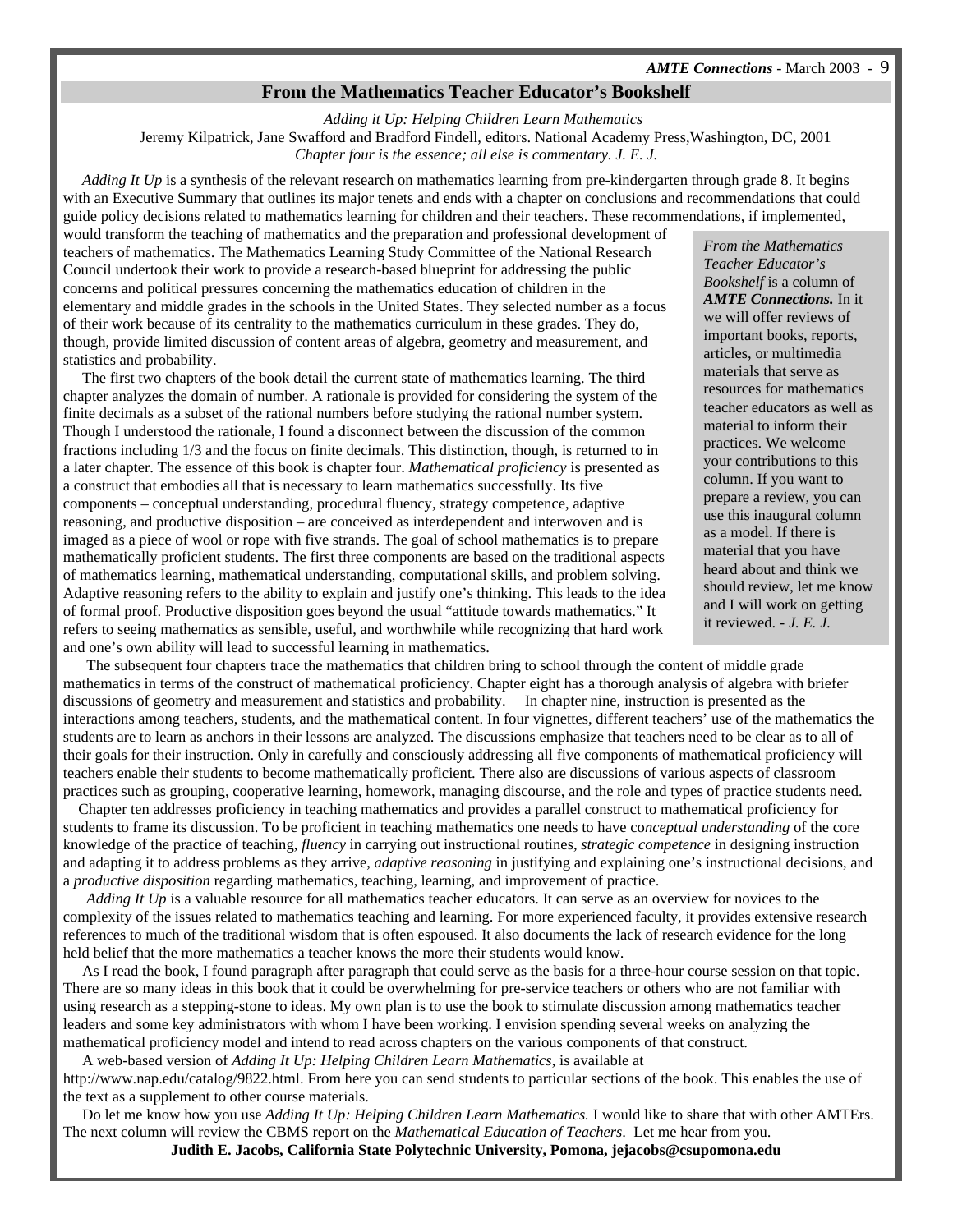# AMTE Committees 2003-04

### **Electronic Communications**

Tasks: Recommends policy related to the AMTE website and discussion group

Board Liaison: Susan Friel

### 2002-2004

Terese Herrara, Eisenhower National Clearinghouse Marty Larkin, Southern Utah University Doug Owens, Ohio State University

2003 - 2005 Maggie Niess, Oregon State University, Chair Oscar Chavez, University of Missouri Virgil Fredenberg, Eastern Washington University

# **Membership**

Tasks: Works on issues associated with AMTE membership, including benefits of membership and increasing the number of members.

Board Liaison: Peg Smith 2002-2004 Joanne Powers, College of Saint Rose, Albany, NY, Chair Fran Arbaugh, University of Missouri Hollylynne Stohl, North Carolina State University

2003 - 2005

Tim Hendrix, Meredith College Iris Johnson, Miami University, Ohio Bob Wolffe, Bradley University, Illinois

# **CONFERENCE COMMITTEE**

Susan Gay, University of Kansas, Conference Coordinator;

# **2004 Annual Conference – San Diego**

Nadine Bezuk, San Diego State University, Local Arrangements Chair

W. Gary Martin, Auburn University, Program Chair Deborah Ball, University of Michigan Ralph Connelly, Brock University Joe Garofalo, University of Virginia Gwen Lloyd, Virginia Tech Carolyn Pinchback, Central Arkansas University Sid Rachlin, East Carolina State University Nanette Seago, San Diego State University Foundation Marilyn Strutchens, Auburn University

# **2005 Annual Conference**

Sid Rachlin, East Carolina State University, Program Chair

### **Related Conferences**

Tasks: Formalizes relationships with the NCTM Annual's program committee and explores relationships with other appropriate professional societies

Board Liaison: David Pugalee

# 2002-2004

Tom Rowan, University of Maryland –College Park, Chair Hank Kepner, University of Wisconsin – Milwaukee Rheta Rubenstein, Schoolcraft College, Michigan

# 2003 - 2005

Kathryn Chval, National Science Foundation Barbara Dougherty, University of Hawaii Carol Malloy, University of North Carolina – Chapel Hill

# **Nominations and Elections**

Tasks: Solicits nominations and compiles a slate of nominees; prepares the ballot

Board Liaison Francis (Skip) Fennell

# March 2003- March 2004

Randy Philipp, San Diego State University, Chair Gail Burrill, Michigan State University Charles Dietz, College of Southern Maryland

# **Constitution and Bylaws**

Tasks: Revisits the constitution and by-laws making suggestions and changes as needed.

Board Liaison: Jenny Bay Williams

#### 2002-2004 Bill Speer, University of Nevada, Las Vegas, Chair

# **Corporate Sponsorship Task Force**

Purpose: Examines corporate sponsorship of AMTE events and publications, considers costs and income related to advertisements on the AMTE website, and in print materials.

Board Liaison: Francis (Skip) Fennell

Anthony Piccolino, Montclair State University, Chair Carol Lucas, University of Central Oklahoma Marilyn Hala, NCTM Headquarters Bob Wolffe, Bradley University Denisse Thompson, University of South Florida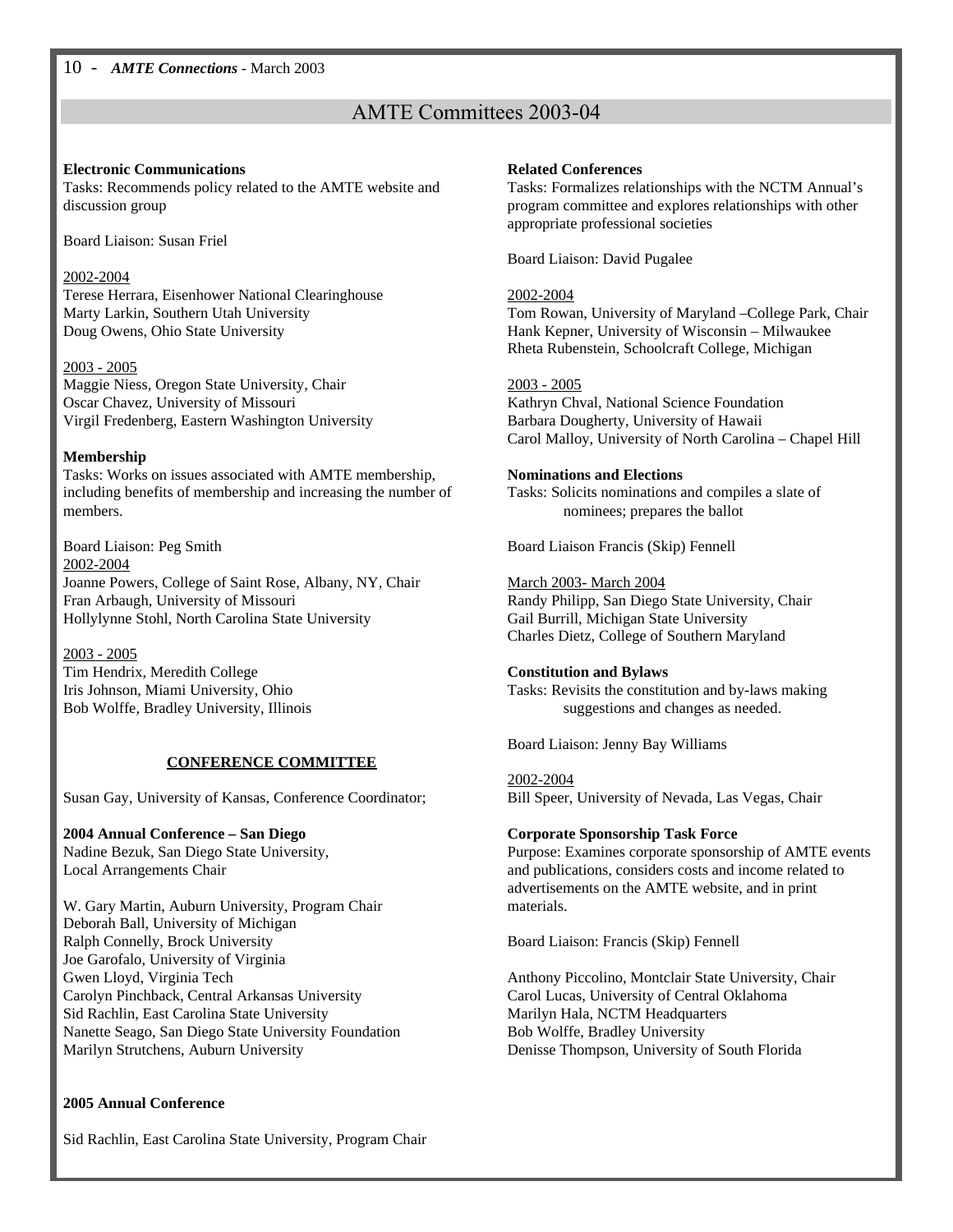# **Corporate Sponsorship Task Force**

Purpose: Examines corporate sponsorship of AMTE events and publications, considers costs and income related to advertisements on the AMTE website, and in print materials.

Board Liaison: Francis (Skip) Fennell

Anthony Piccolino, Montclair State University, Chair Carol Lucas, University of Central Oklahoma Marilyn Hala, NCTM Headquarters Bob Wolffe, Bradley University Denisse Thompson, University of South Florida

# **Essential Readings Task Force**

Purpose: To identify essential readings in the field of mathematics teacher education and to communicate these critical books, journals and documents to the membership and other interested individuals.

Board Liaison: Susan Friel, sfriel@email.unc.edu

Judith Jacobs, California State Polytechnic University, Joanne Rossi-Becker, San Jose State University Marilyn Strutchens, Auburn University

# **Technology Task Force**

Purpose: To evaluate the guidelines presented in the inaugural issue of the CITE Journal, select the NTLI award winner, and to explore ways to provide technology training for mathematics teacher educators.

Chair and Board Liaison David Pugalee,

Donna Berlin, Ohio State University Carol Fry Bohlin, California State University – Fresno Elaine Carbone, Clarion University of Pennsylvania Jeff Frykholm, University of Colorado Joe Garofalo, University of Virginia Amy McDuffie, Washington State University – Tri-Cities Rose Zbiek, University of Iowa



AMTE Presidents at the 2003 Meeting: Nadine Bezuk, Judith Jacobs, Susan Gay, Skip Fennell, Karen Karp, and Hank Kepner.

# **Submitting Proposals for AMTE-Sponsored Sessions at NCTM 2004**

The related conferences committee encourages all members to consider submitting a proposal to NCTM for the 2004 annual meeting in Philadelphia in support of teacher education. If you submit and would like to have your proposal considered to be indicated in the program as an AMTE-arranged presentation, you must follow the following procedure. This is because NCTM has had to change its method of handling arranged sessions:

To ensure a session receives consideration as a possible AMTE arranged session, please follow the guidelines below:

- 1. Submit the proposal to NCTM and AMTE electronically.
- 2. Submit the proposal to NCTM by the posted deadline. (May 1, 2003)
- 3. In the presenter field *LAST NAME*, start the last name with three asterisks.
- 4. In the description field, put the name of the organization, committee, or publication at the start of the description. (This would be AMTE.)
- 5. The person submitting the request must be the main presenter and must furnish all contact information. NCTM can no longer accept placeholders and later substitute names.
- 6. If a group or a committee is proposing copresenters, all names must be listed. The tracking program that is being used does not allow easy searches on all presenters when the program is being built. If there are duplicate speakers that appear later in the process, we will drop one of the speaker's sessions depending on the needs of the program.

Simultaneously with your submission to NCTM, or earlier if possible, submit the proposal to AMTE. It should be sent electronically to Tom Rowan at trowan7@comcast.net. AMTE will then work with NCTM to confirm those proposals that are selected to be designated as arranged by AMTE. Your submission to NCTM and AMTE will serve to indicate your interest in having AMTE sponsorship. Those proposals that are selected will have their authors notified as soon as possible following receipt and review of the proposal by AMTE and NCTM.

**If you have any questions, contact Tom Rowan at trowan7@comcast.net.**